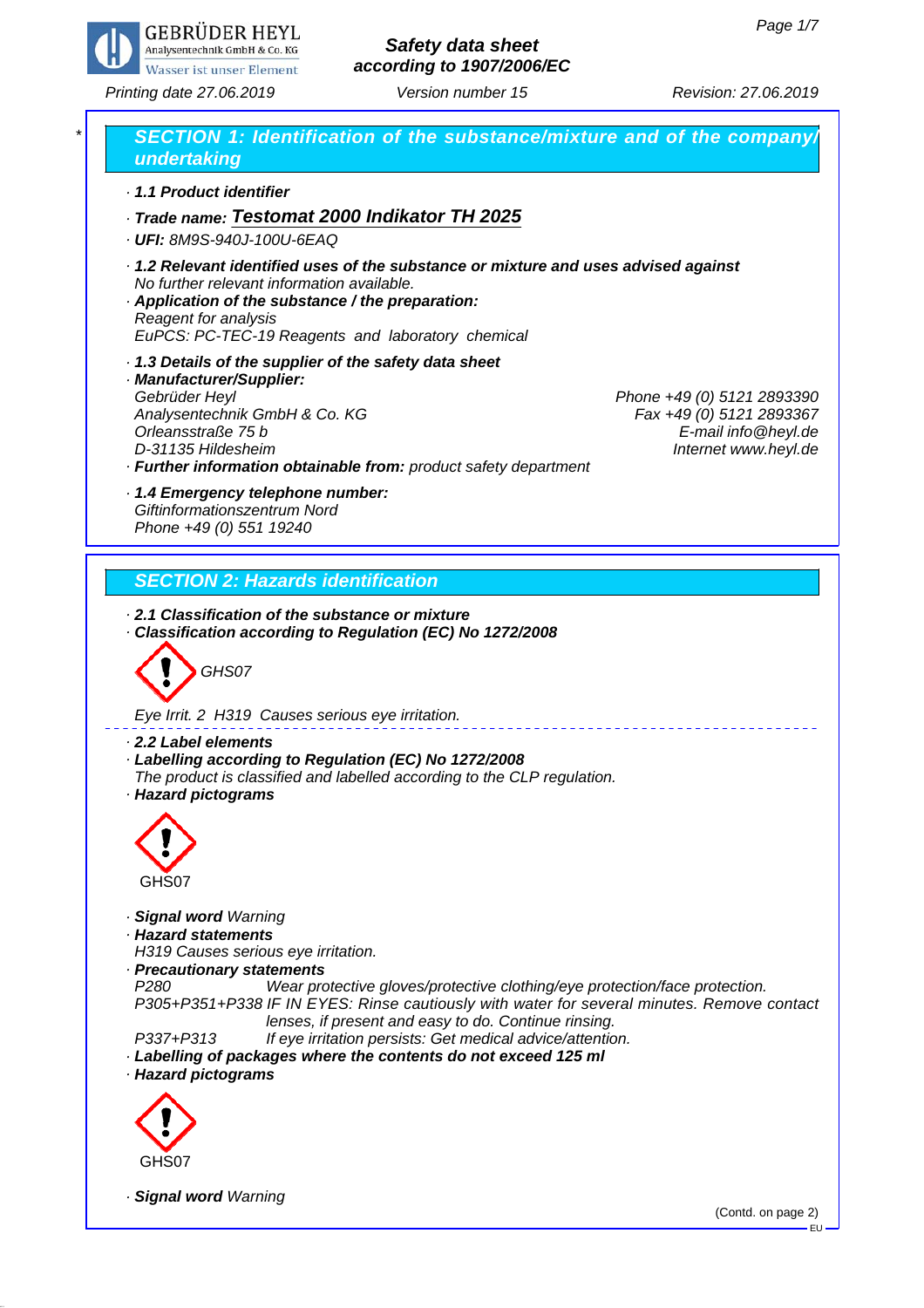

## *Printing date 27.06.2019 Revision: 27.06.2019 Version number 15*

# *Safety data sheet according to 1907/2006/EC*

### *Trade name: Testomat 2000 Indikator TH 2025*

(Contd. of page 1)

- *· Hazard statements Void*
- *· Precautionary statements Void*
- *· 2.3 Other hazards*
- *· Results of PBT and vPvB assessment*
- *· PBT: Not applicable.*
- *· vPvB: Not applicable.*

## *\* SECTION 3: Composition/information on ingredients*

- *· 3.2 Mixtures*
- *· Description:*
- *Mixture of substances listed below with nonhazardous additions according to Regulation (EC) No 1272/2008.*

| · Dangerous components:              |                                                             |            |
|--------------------------------------|-------------------------------------------------------------|------------|
| $CAS: 110-97-4$                      | 1,1'-iminodipropan-2-ol                                     | $10 - 25%$ |
| EINECS: 203-820-9                    | Eye Irrit. 2, H319                                          |            |
| Index number: 603-083-00-7           |                                                             |            |
| Reg.nr.: 01-2119475444-34            |                                                             |            |
| CAS: 15708-48-2<br>EINECS: 239-803-8 | Ethylendiamintetraacetic acid dipotassiummagnesium<br>salt  | $-2.5%$    |
|                                      | Skin Irrit. 2, H315; Eye Irrit. 2, H319; STOT SE 3,<br>H335 |            |
|                                      |                                                             |            |

- *· SVHC Not applicable.*
- *· Additional information: For the wording of the listed hazard phrases refer to section 16.*

## *SECTION 4: First aid measures*

- *· 4.1 Description of first aid measures*
- *· General information: Immediately remove any clothing soiled by the product.*
- *· After inhalation: Supply fresh air; consult doctor in case of complaints.*
- *· After skin contact:*
- *Immediately wash with water and soap and rinse thoroughly. If skin irritation continues, consult a doctor.*
- *· After eye contact:*
- *Rinse opened eye for several minutes under running water. Then consult a doctor.*
- *· After swallowing:*
- *A person vomiting while laying on their back should be turned onto their side. Rinse out mouth and then drink plenty of water.*
- *Seek medical treatment.*
- *· 4.2 Most important symptoms and effects, both acute and delayed No further relevant information available.*
- *· 4.3 Indication of any immediate medical attention and special treatment needed No further relevant information available.*

## *SECTION 5: Firefighting measures*

- *· 5.1 Extinguishing media*
- *· Suitable extinguishing agents:*
- *CO2, powder or water spray. Fight larger fires with water spray or alcohol resistant foam.*
- *· 5.2 Special hazards arising from the substance or mixture No further relevant information available.*

(Contd. on page 3)

EU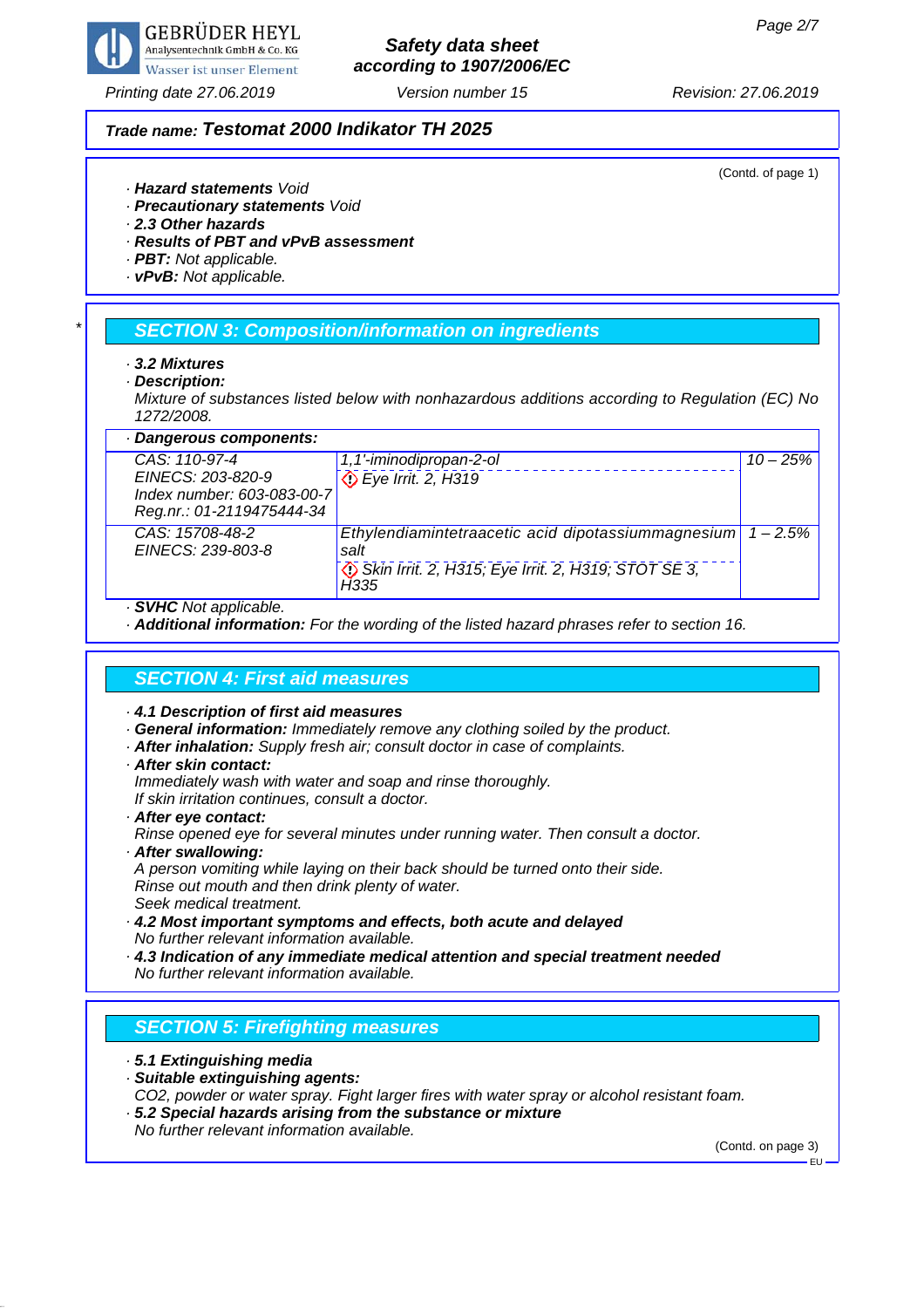

## *Printing date 27.06.2019 Revision: 27.06.2019 Version number 15*

# *Safety data sheet according to 1907/2006/EC*

(Contd. of page 2)

### *Trade name: Testomat 2000 Indikator TH 2025*

### *· 5.3 Advice for firefighters*

*· Protective equipment: Wear self-contained respiratory protective device.*

## *SECTION 6: Accidental release measures*

- *· 6.1 Personal precautions, protective equipment and emergency procedures Wear personal protection equipment.*
- *· 6.2 Environmental precautions: Do not allow to enter sewers/ surface or ground water.*

*· 6.3 Methods and material for containment and cleaning up: Absorb with liquid-binding material (sand, diatomite, acid binders, universal binders, sawdust). Dispose of the material collected according to regulations. Clean the affected area carefully; suitable cleaners are: Warm water*

*· 6.4 Reference to other sections See Section 7 for information on safe handling. See Section 8 for information on personal protection equipment. See Section 13 for disposal information.*

# *SECTION 7: Handling and storage*

*· 7.1 Precautions for safe handling Ensure good ventilation/exhaustion at the workplace. Prevent formation of aerosols.*

*· Information about fire - and explosion protection: No special measures required.*

### *· 7.2 Conditions for safe storage, including any incompatibilities*

*· Storage:*

- *· Requirements to be met by storerooms and receptacles: Store only in the original receptacle.*
- *· Information about storage in one common storage facility: Store away from foodstuffs.*
- *· Further information about storage conditions:*

*Keep container tightly sealed.*

*Protect from heat and direct sunlight.*

*Store receptacle in a well ventilated area.*

*· Recommended storage temperature: 15 - 25 °C*

*· 7.3 Specific end use(s) No further relevant information available.*

## *\* SECTION 8: Exposure controls/personal protection*

*· Additional information about design of technical facilities: No further data; see item 7.*

- *· 8.1 Control parameters*
- *· Ingredients with limit values that require monitoring at the workplace:*

*The product does not contain any relevant quantities of materials with critical values that have to be monitored at the workplace.*

- *· Additional information: The lists valid during the making were used as basis.*
- *· 8.2 Exposure controls*
- *· Personal protective equipment:*
- *· General protective and hygienic measures:*

*The usual precautionary measures are to be adhered to when handling chemicals. Keep away from foodstuffs, beverages and feed. Immediately remove all soiled and contaminated clothing Wash hands before breaks and at the end of work. Avoid contact with the eyes and skin. Do not eat, drink, smoke or sniff while working.*

(Contd. on page 4)

EU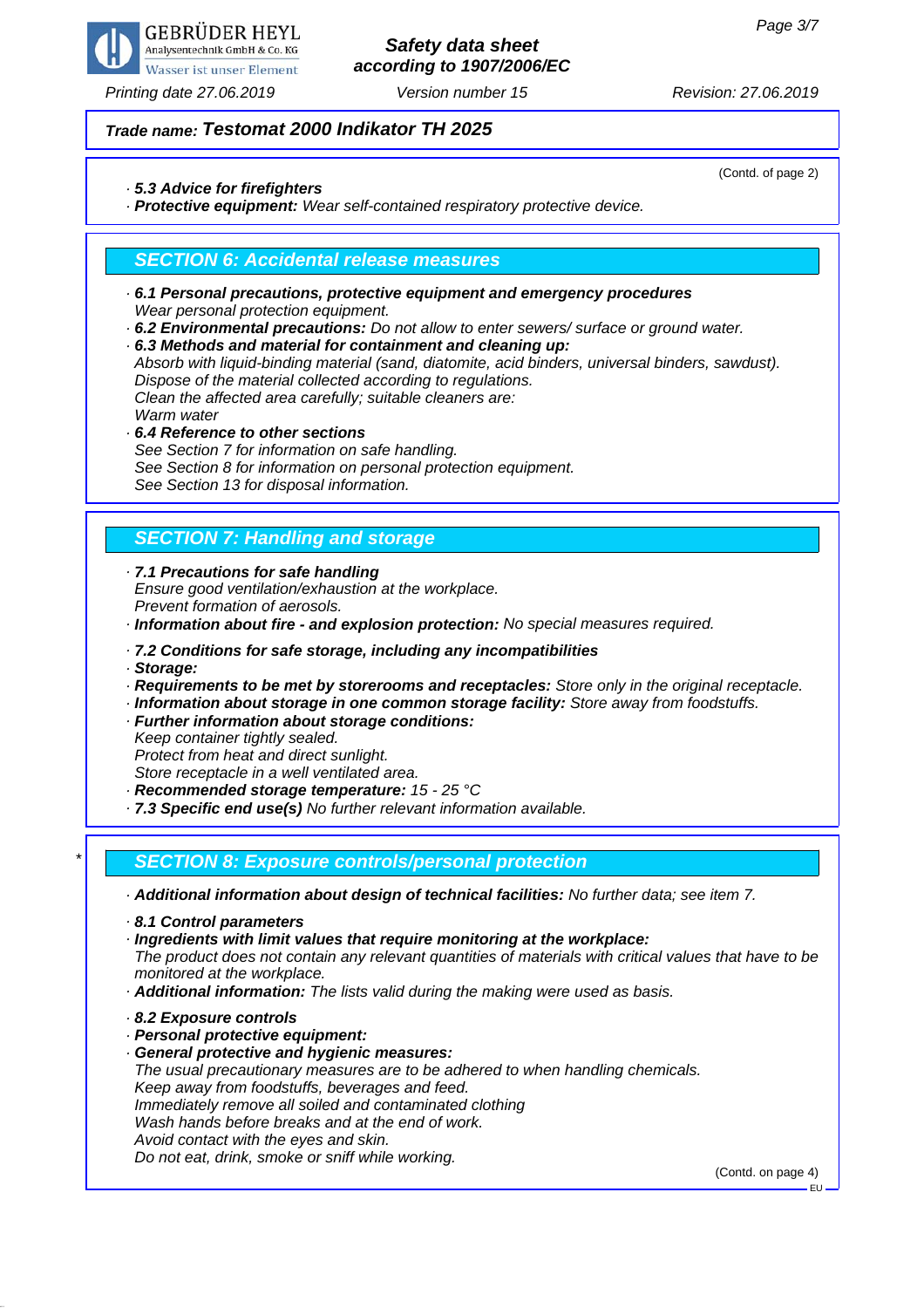

*Printing date 27.06.2019 Revision: 27.06.2019 Version number 15*

# *Safety data sheet according to 1907/2006/EC*

## *Trade name: Testomat 2000 Indikator TH 2025*

(Contd. of page 3) *· Respiratory protection: Use suitable respiratory protective device when aerosol or mist is formed. Filter: Type A · Protection of hands: Protective gloves Wear gloves according to EN 374. The glove material has to be impermeable and resistant to the product/ the substance/ the preparation. Selection of the glove material on consideration of the penetration times, rates of diffusion and the degradation Check protective gloves prior to each use for their proper condition. Preventive skin protection by use of skin-protecting agents is recommended. After use of gloves apply skin-cleaning agents and skin cosmetics. · Material of gloves The selection of the suitable gloves does not only depend on the material, but also on further marks of quality and varies from manufacturer to manufacturer. · Penetration time of glove material The exact break through time has to be found out by the manufacturer of the protective gloves and has to be observed. · For the permanent contact gloves made of the following materials are suitable: Nitrile rubber, NBR Recommended thickness of the material: 0.4 mm Value for the permeation: Level = 6 (> 480 min) · As protection from splashes gloves made of the following materials are suitable: Nitrile rubber, NBR Recommended thickness of the material: 0.12 mm Value for the permeation: Level = 2 (> 30 min) · Eye protection:*



*Tightly sealed goggles according to EN 166*

*· Body protection: Protective work clothing*

| . 9.1 Information on basic physical and chemical properties<br><b>General Information</b> |                 |  |
|-------------------------------------------------------------------------------------------|-----------------|--|
| · Appearance:                                                                             |                 |  |
| Form:                                                                                     | Fluid           |  |
| Colour:                                                                                   | Green           |  |
| · Odour:                                                                                  | Characteristic  |  |
| · Odour threshold:                                                                        | Not determined. |  |
| $\cdot$ pH-value (100 g/l) at 20 °C:                                                      | 10.2            |  |
| Change in condition                                                                       |                 |  |
| <b>Melting point/freezing point:</b>                                                      | Undetermined.   |  |
| Initial boiling point and boiling range: Undetermined.                                    |                 |  |
| · Flash point:                                                                            | Undetermined.   |  |
| · Flammability (solid, gas):                                                              | Not applicable. |  |
| · Ignition temperature:                                                                   | Not determined. |  |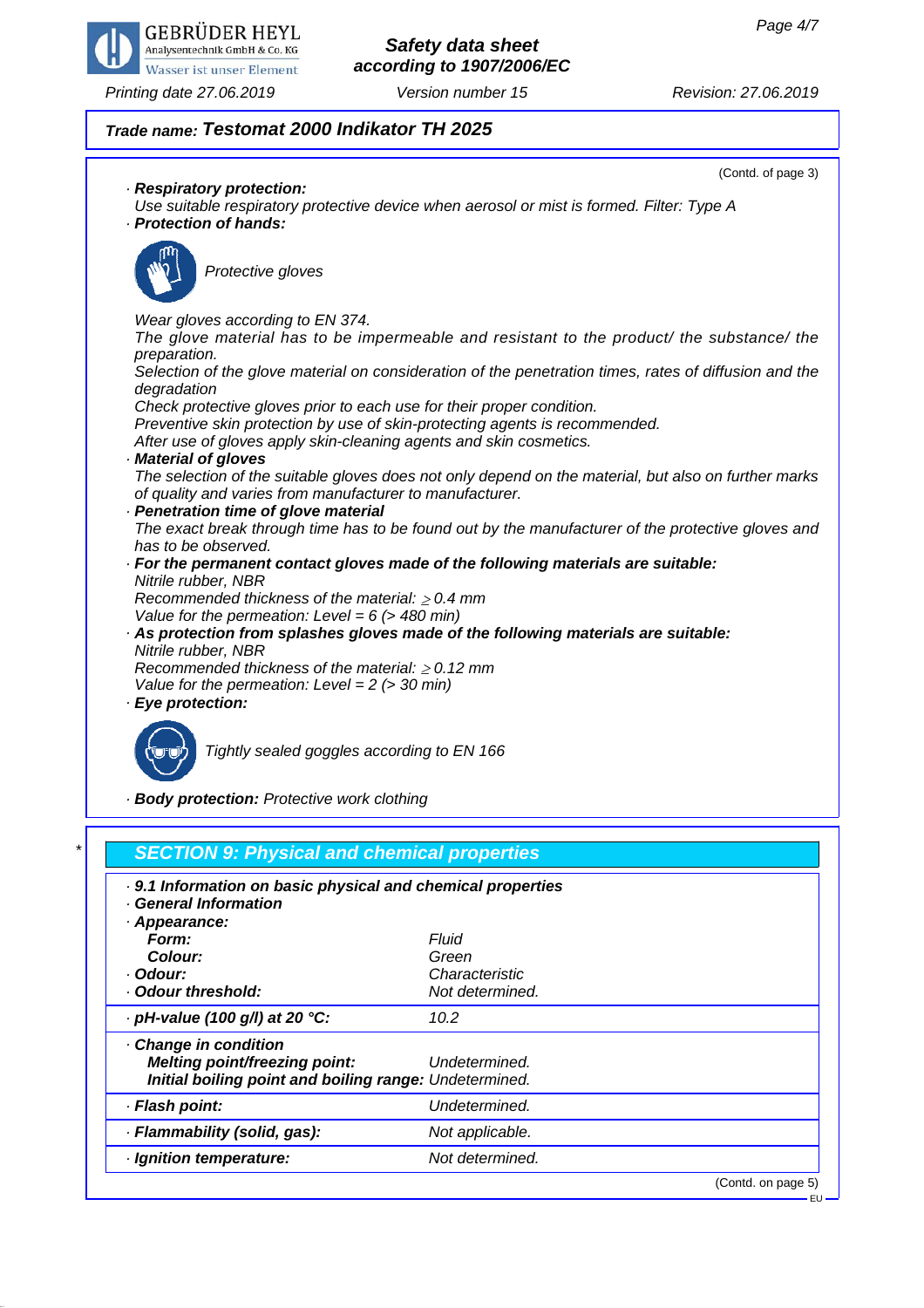

*Printing date 27.06.2019 Revision: 27.06.2019 Version number 15*

### *Trade name: Testomat 2000 Indikator TH 2025*

|                                                                                        | (Contd. of page 4)                                                                |
|----------------------------------------------------------------------------------------|-----------------------------------------------------------------------------------|
| Decomposition temperature:                                                             | Not determined.                                                                   |
| · Auto-ignition temperature:                                                           | Product is not selfigniting.                                                      |
| · Explosive properties:                                                                | Product does not present an explosion hazard.                                     |
| · Explosion limits:<br>Lower:<br><b>Upper:</b>                                         | Not determined.<br>Not determined.                                                |
| · Vapour pressure:                                                                     | Not determined.                                                                   |
| Density at 20 °C:<br>· Relative density<br>· Vapour density<br><b>Evaporation rate</b> | $1.11$ g/cm <sup>3</sup><br>Not determined.<br>Not determined.<br>Not determined. |
| · Solubility in / Miscibility with<br>water:                                           | Fully miscible.                                                                   |
| · Partition coefficient: n-octanol/water:                                              | Not determined.                                                                   |
| · Viscosity:<br>Dynamic:<br><b>Kinematic:</b><br>· 9.2 Other information               | Not determined.<br>Not determined.<br>No further relevant information available.  |

## *SECTION 10: Stability and reactivity*

*· 10.1 Reactivity No further relevant information available.*

*· 10.2 Chemical stability*

*· Thermal decomposition / conditions to be avoided:*

*Exothermic neutralisation reaction with acids.*

*Under certain conditions possible formation of nitrosamines in the presence of nitrites or reagents causing nitrosation.*

- *· 10.3 Possibility of hazardous reactions No dangerous reactions known.*
- *· 10.4 Conditions to avoid No further relevant information available.*
- *· 10.5 Incompatible materials:*

*Acids, nitrites, reagents causing nitrosation.*

*Do not use tools made of aluminium or copper or their alloys.*

*· 10.6 Hazardous decomposition products: Nitrogen oxides*

## *\* SECTION 11: Toxicological information*

### *· 11.1 Information on toxicological effects*

*· Acute toxicity Based on available data, the classification criteria are not met.*

### *· LD/LC50 values relevant for classification:*

*CAS: 110-97-4 1,1'-iminodipropan-2-ol*

*Oral LD50 4,770 mg/kg (rat)*

*Dermal LD50 > 8,000 mg/kg (rabbit)*

### *CAS: 15708-48-2 Ethylendiamintetraacetic acid dipotassiummagnesium salt*

*Oral LD50 > 2,000 mg/kg (rat)*

*· Primary irritant effect:*

*· Skin corrosion/irritation Based on available data, the classification criteria are not met.*

*· Serious eye damage/irritation*

*Causes serious eye irritation.*

(Contd. on page 6)

EU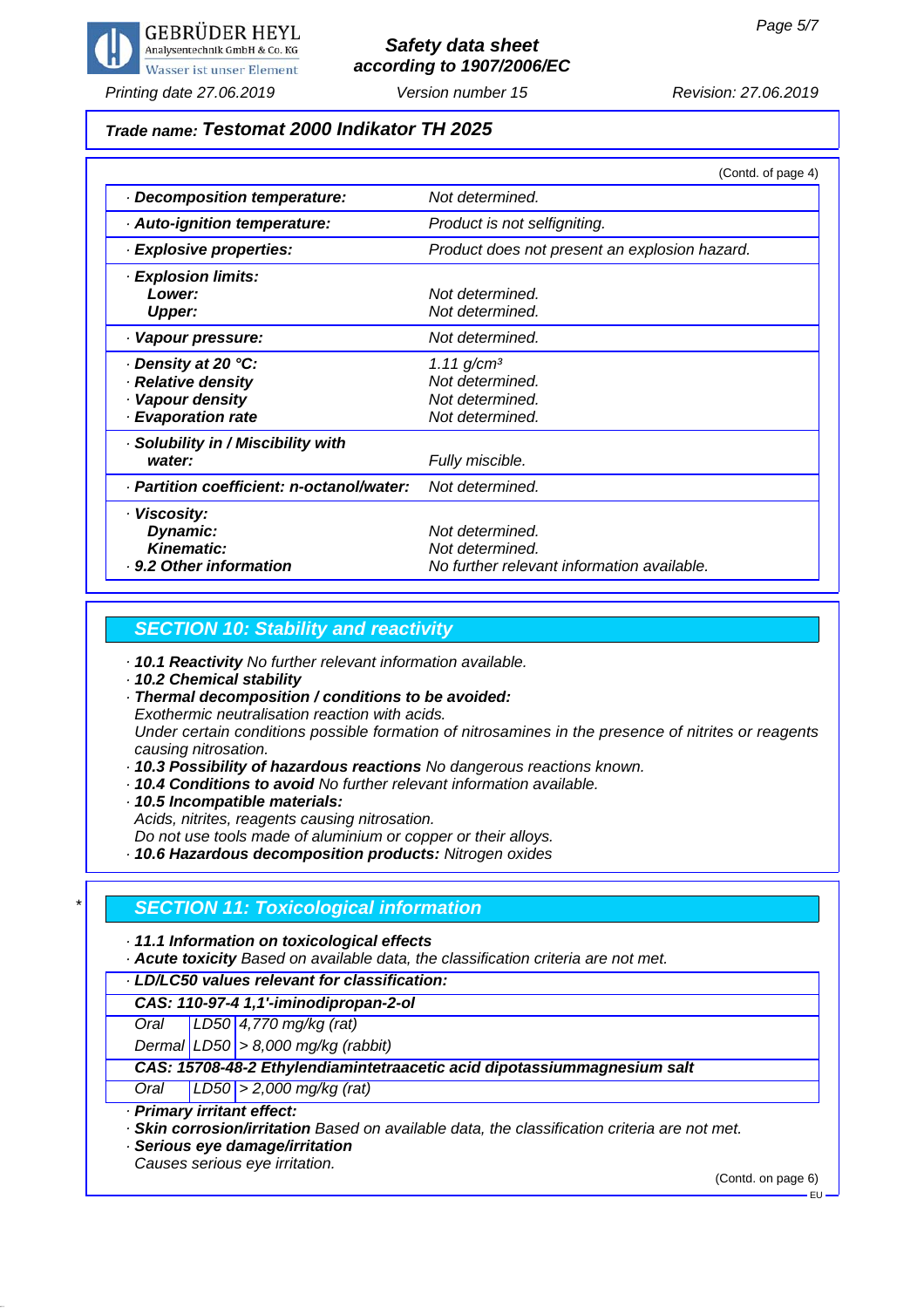

*Printing date 27.06.2019 Revision: 27.06.2019 Version number 15*

### *Trade name: Testomat 2000 Indikator TH 2025*

(Contd. of page 5)

- *· Respiratory or skin sensitisation Based on available data, the classification criteria are not met.*
- *· CMR effects (carcinogenity, mutagenicity and toxicity for reproduction)*
- *· Germ cell mutagenicity Based on available data, the classification criteria are not met.*
- *· Carcinogenicity Based on available data, the classification criteria are not met.*
- *· Reproductive toxicity Based on available data, the classification criteria are not met. · STOT-single exposure Based on available data, the classification criteria are not met.*
- *· STOT-repeated exposure Based on available data, the classification criteria are not met.*
- *· Aspiration hazard Based on available data, the classification criteria are not met.*

### *SECTION 12: Ecological information*

*· 12.1 Toxicity*

- *· Aquatic toxicity: No further relevant information available.*
- *· 12.2 Persistence and degradability No further relevant information available.*
- *· 12.3 Bioaccumulative potential No further relevant information available.*
- *· 12.4 Mobility in soil No further relevant information available.*
- *· Additional ecological information:*

*· General notes:*

*Water hazard class 1 (German Regulation) (Self-assessment): slightly hazardous for water Do not allow undiluted product or large quantities of it to reach ground water, water course or sewage system.*

- *· 12.5 Results of PBT and vPvB assessment*
- *· PBT: Not applicable.*
- *· vPvB: Not applicable.*
- *· 12.6 Other adverse effects No further relevant information available.*

### *SECTION 13: Disposal considerations*

*· 13.1 Waste treatment methods*

*· Recommendation*

*Must not be disposed together with household garbage. Do not allow product to reach sewage system.*

*Disposal must be made according to official regulations.*

- *· Uncleaned packaging:*
- *· Recommendation:*

*Packagings that may not be cleansed are to be disposed of in the same manner as the product. Disposal must be made according to official regulations.*

*· Recommended cleansing agents: Water, if necessary together with cleansing agents.*

| $\cdot$ 14.1 UN-Number            |      |  |
|-----------------------------------|------|--|
| · ADR, ADN, IMDG, IATA            | Void |  |
| · 14.2 UN proper shipping name    |      |  |
| · ADR, ADN, IMDG, IATA            | Void |  |
| · 14.3 Transport hazard class(es) |      |  |
| · ADR, ADN, IMDG, IATA            |      |  |
| · Class                           | Void |  |
| 14.4 Packing group                |      |  |
| · ADR, IMDG, IATA                 | Void |  |

EU